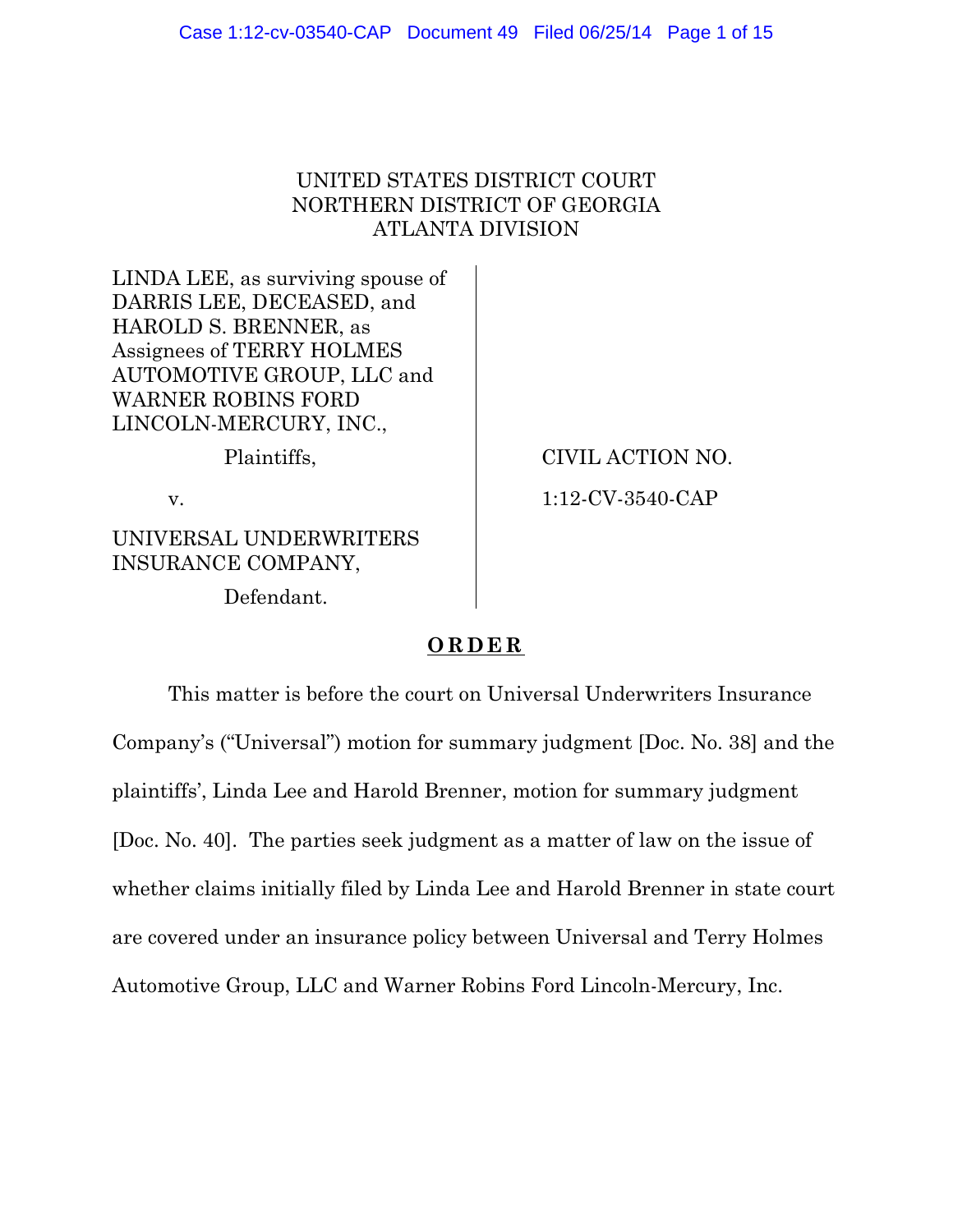### **I. Introduction**

 $\overline{a}$ 

#### **A. Factual Allegations**

 The plaintiffs and Universal have filed statements of material facts in support of their respective summary judgment motions. The parties objected to the materiality of certain facts set forth in the parties' statements of material fact while not denying the truth of the factual allegations. With respect to the factual allegations that the court has determined are material, in the absence of a valid objection, the court considers them undisputed. The following are the undisputed material facts set forth by the parties.

 On June 1, 2005, Terry Holmes Ford Lincoln Mercury in Warner Robins, Georgia (hereinafter "the dealership") performed a recall repair on a 2000 Ford Expedition owned by Darris Lee.1 A service technician replaced the speed control deactivation switch on the vehicle. At the time of the service, the dealership was covered by an insurance policy purchased from Universal, a subsidiary of Zurich American Insurance Company. The insurance policy continued in effect until it was cancelled on June 1, 2007.

 On December 11, 2008, Darris Lee was driving his vehicle on Route 200 near Fernandina Beach, Florida. Harold Brenner was in the front passenger

<sup>&</sup>lt;sup>1</sup> The dealership and its maintenance operations were owned and operated by Terry Holmes Ford at the time of the service.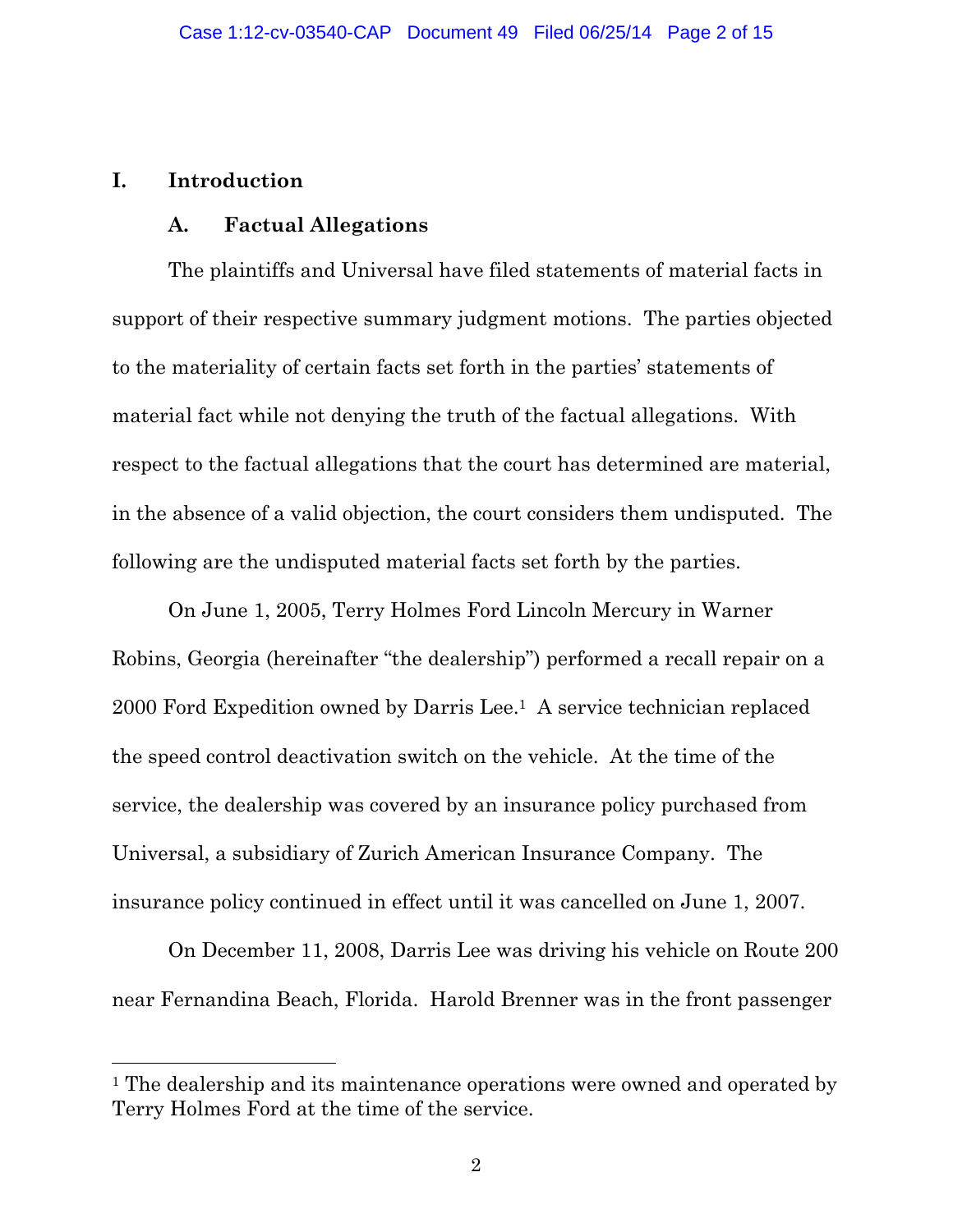seat of the vehicle. While approaching slowing traffic, Darris Lee was unable to slow or stop the vehicle. To avoid colliding with other vehicles, Darris Lee drove the vehicle onto the grass shoulder resulting in him losing control of the vehicle and causing it to roll over several times. The occupants were ejected from the vehicle. Darris Lee died at the scene, and Harold Brenner contends that he suffered severe, permanent injuries because of the crash.

 Following the automobile crash, Charlie Miller inspected the vehicle on February 18, 2009, and June 18, 2013, and reviewed additional information provided to him. Charlie Miller identified damage to the cruise control cable that caused it to saw into the plastic casing and create a small groove. This condition eventually caused the cruise control cable to stick, resulting in the throttle remaining open. On June 1, 2005, when the dealership performed the recall repair of the vehicle, the service technician worked directly in the area where the cruise control cable was bent.

 On or about December 28, 2009, Linda Lee, the surviving spouse of Darris Lee, filed a lawsuit against Terry Holmes Ford in the State Court of Houston County. Linda Lee alleged in the complaint that the dealership negligently installed, inspected, maintained, repaired or replaced the vehicle and its component parts on June 1, 2005. Linda Lee also alleged that the dealership's negligence caused the crash on December 11, 2008. On or about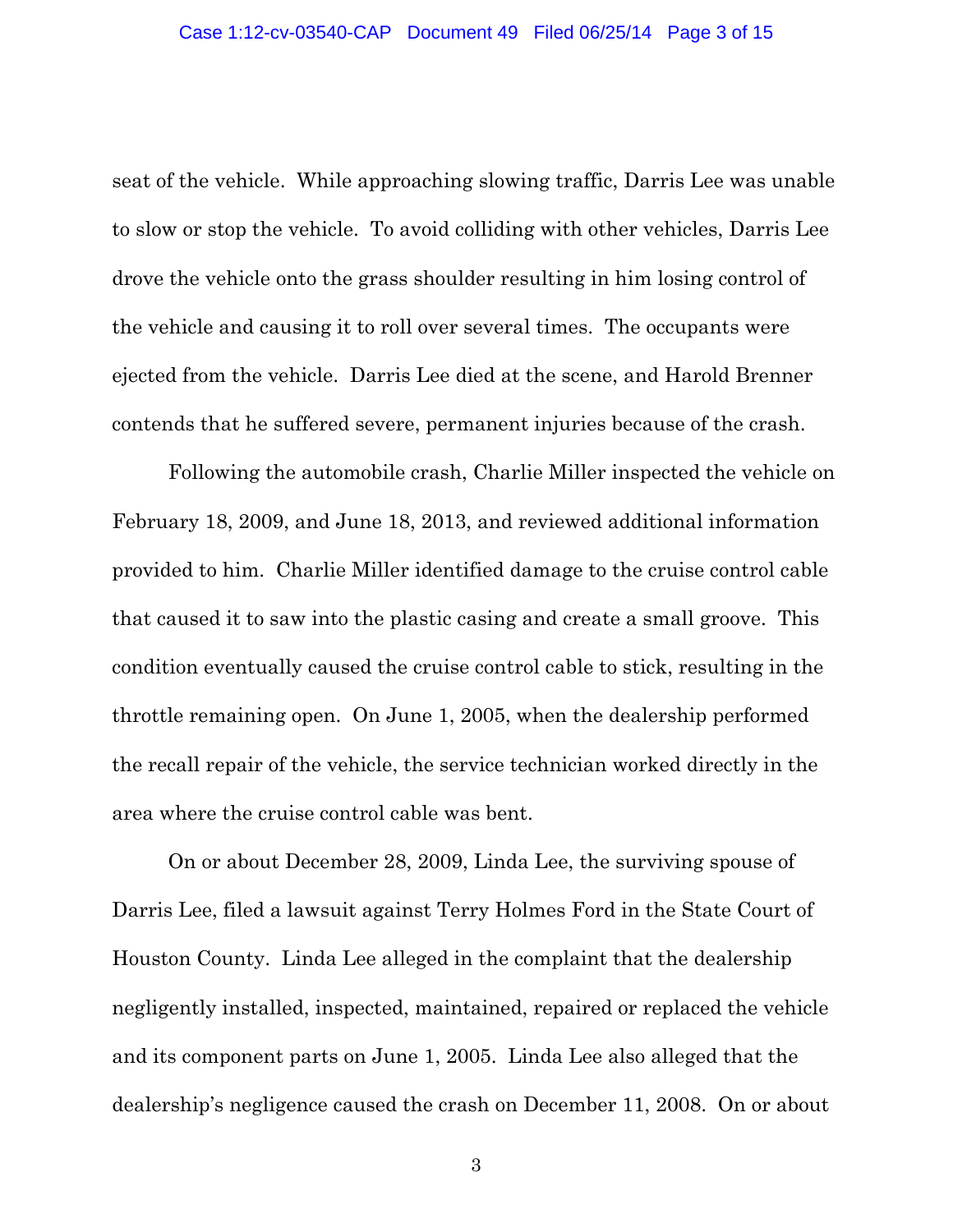December 10, 2010, Harold Brenner filed a lawsuit against Terry Holmes Ford in the State Court of Houston County. Harold Brenner asserted substantially similar allegations to those asserted by Linda Lee in her complaint—negligent repair by the dealership resulting in the crash that occurred on December 11, 2008. Terry Holmes, as the principal for the dealership, tendered claims for the state court lawsuits to Universal on January 20, 2010, for the lawsuit filed by Linda Lee and in December 2010 for the lawsuit filed by Harold Brenner. Universal denied coverage of both claims based on its position that the date of loss fell outside of the coverage period. Universal identified December 11, 2008, as the relevant date of loss.

 Following Universal's denial of the claims, Terry Holmes Ford admitted liability related to the state court lawsuits. Linda Lee, Harold Brenner, and Terry Holmes Ford entered into agreements not to execute and to assign the rights of the insured as well as a stipulation of admission of liability. Pursuant to the agreements, the parties submitted the issue of damages to an arbitrator, Tom Tobin, to determine the proper amount of damages to be awarded to Linda Lee and Harold Brenner. Following a brief hearing, the arbitrator awarded damages in the amount of \$4,200,000 for Darris Lee's death and \$1,200,000 for the injuries sustained by Harold Brenner. On June 1, 2012, the State Court of Houston County entered a final judgment against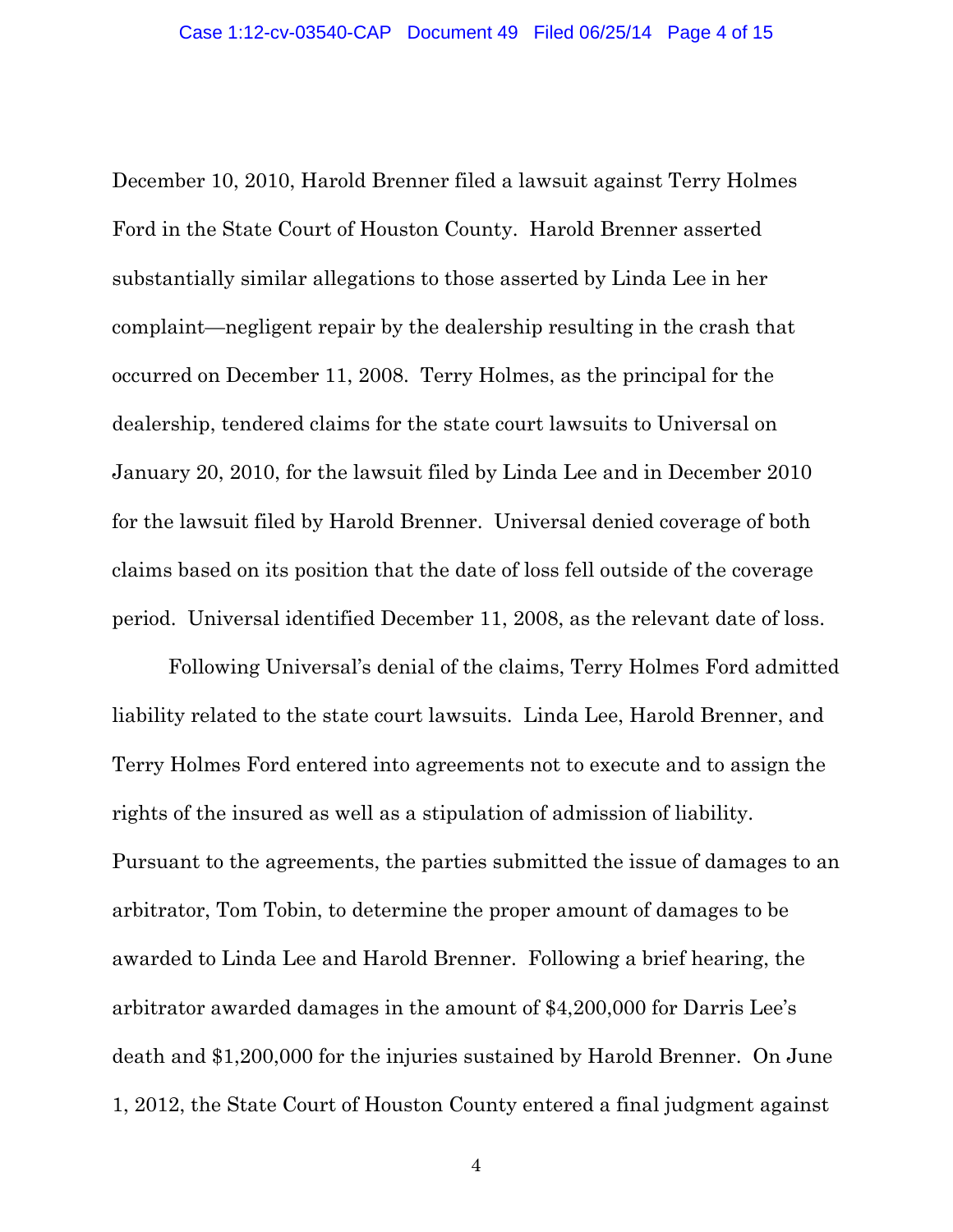Terry Holmes Ford for \$4,200,000 plus interest in Linda Lee's case and for \$1,200,000 plus interest in Harold Brenner's case.

#### **B. Procedural History**

 On September 10, 2012, Linda Lee and Harold Brenner filed a lawsuit against Universal in the State Court of Fulton County as assignees of the dealership [Doc. No. 1-1]. Universal removed the case to the United States District Court for the Northern District of Georgia [Doc. No. 1]. Following discovery, the parties filed opposing motions for summary judgment on October 30, 2013 [Doc. Nos. 38, 40].

#### **II. Discussion**

 The complaint, originally filed in the State Court of Fulton County, asserts a claim for breach of contract. The plaintiffs allege that Universal breached its duty to defend the lawsuits filed previously in the State Court of Houston County and its duty to indemnify the insured—the dealership and the affiliated entities. The parties seek summary judgment with respect to the breach of contract claim.

### **A. Summary Judgment Standard**

Rule 56(a) of the Federal Rules of Civil Procedure authorizes summary judgment "if the movant shows that there is no genuine dispute as to any material fact and the movant is entitled to judgment as a matter of law." The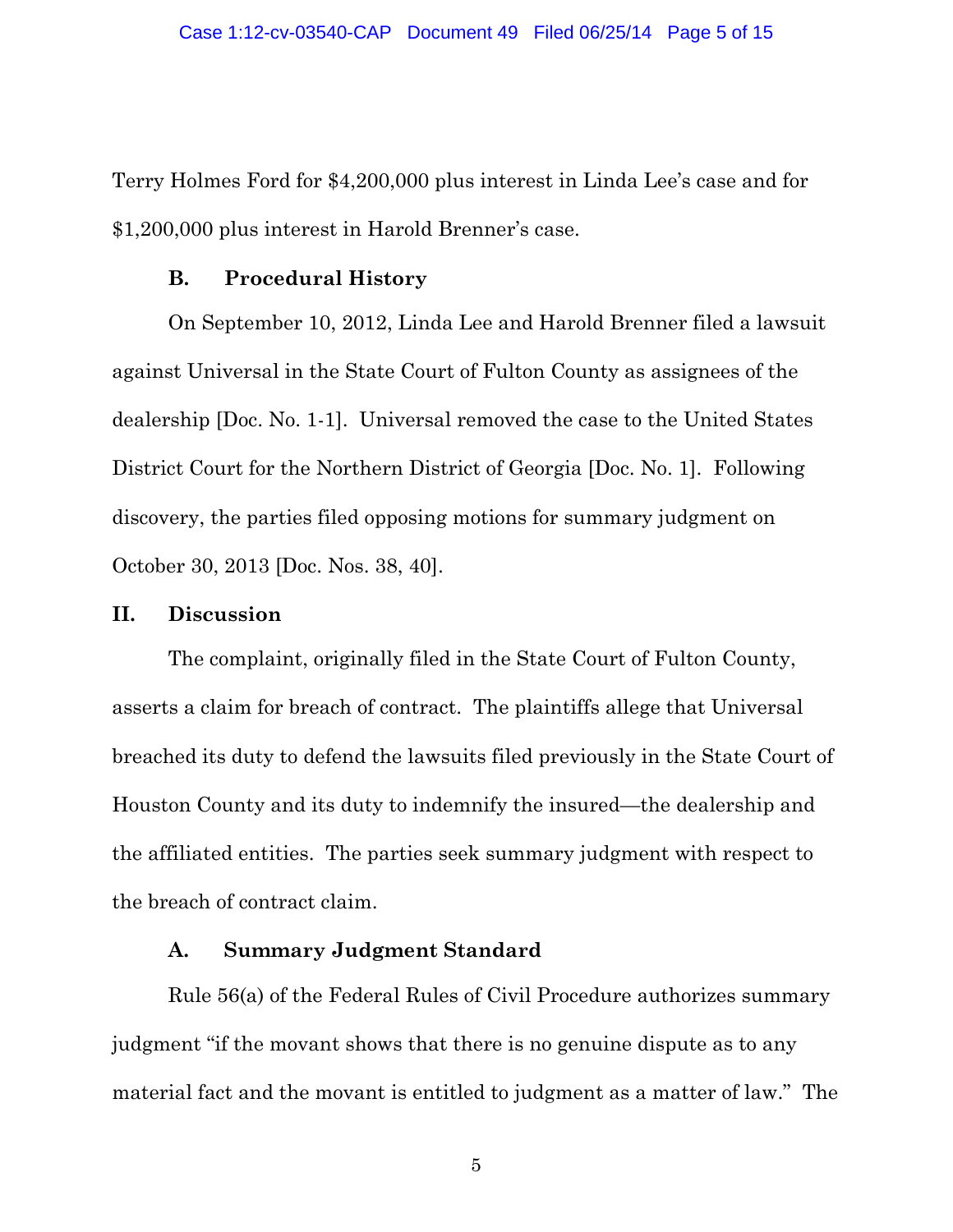party seeking summary judgment bears the burden of demonstrating that no dispute as to any material fact exists. *Adickes v. S.H. Kress & Co.*, 398 U.S. 144, 156 (1970). The moving party's burden is discharged merely by "'showing'—that is, pointing out to the district court—that there is an absence of evidence to support [an essential element of] the nonmoving party's case." *Celotex Corp. v. Catrett*, 477 U.S. 317, 325 (1986).

 In determining whether the moving party has met this burden, the district court must view the evidence and all factual inferences in the light most favorable to the party opposing the motion. *Johnson v. Clifton*, 74 F.3d 1087, 1090 (11th Cir. 1996). Once the moving party has adequately supported its motion, the nonmovant then has the burden of showing that summary judgment is improper by coming forward with specific facts showing a genuine dispute. *Matsushita Electrical Indus. Co. v. Zenith Radio Corp.*, 475 U.S. 574, 586 (1986). When deciding a motion for summary judgment, it is not the court's function to decide issues of material fact but to decide only whether there is such an issue to be tried. *Anderson v. Liberty Lobby, Inc.*, 477 U.S. 242, 251 (1986). The applicable substantive law will identify those facts that are material. *Id.* at 248. Facts that in good faith are disputed, but which do not resolve or affect the outcome of the case, will not preclude the entry of summary judgment as those facts are not material. *Id.*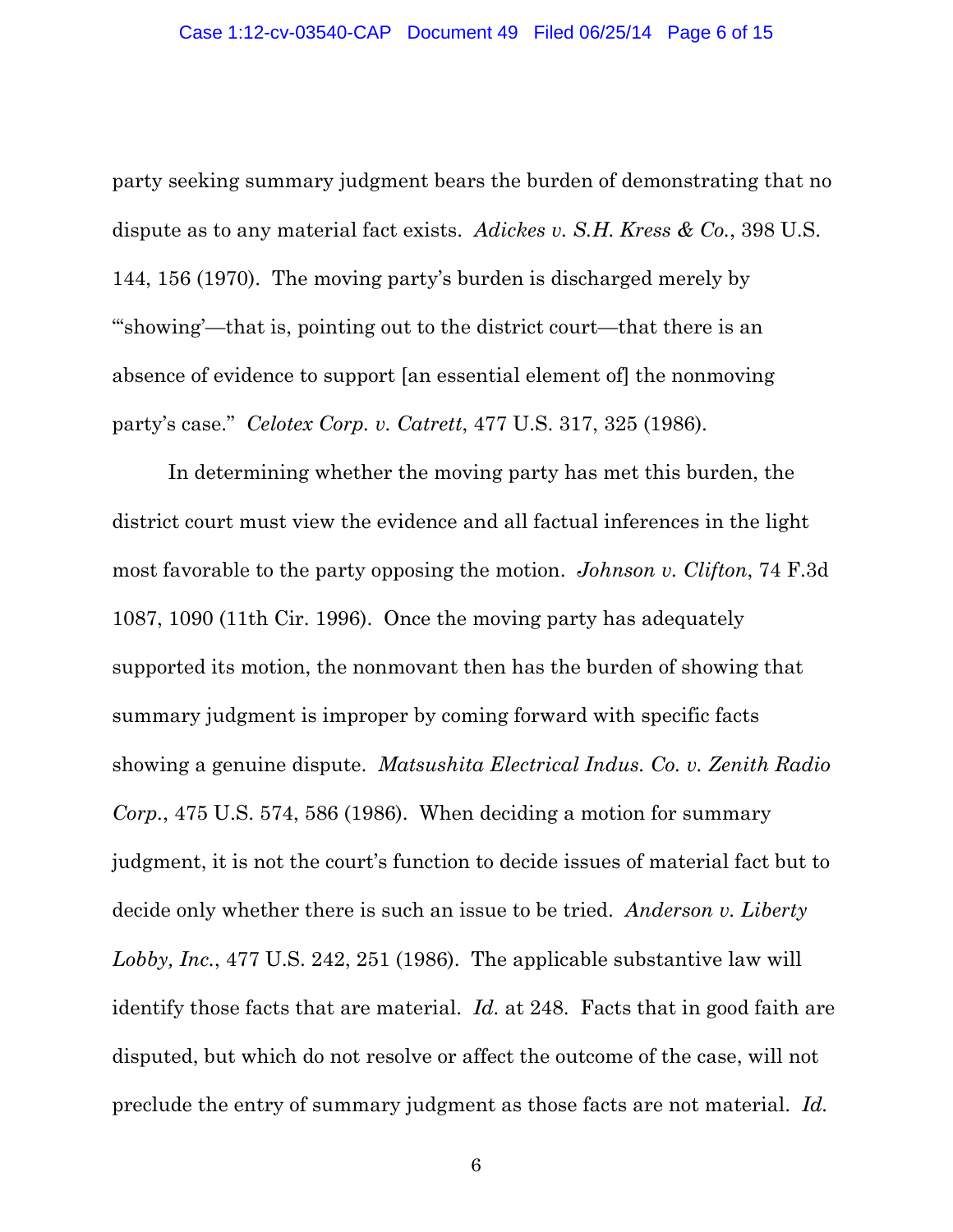Genuine disputes are those by which the evidence is such that a reasonable jury could return a verdict for the nonmovant. *Id.* "Genuine" factual issues must have a real basis in the record. *See Matsushita*, 475 U.S. at 586. "Where the record taken as a whole could not lead a rational trier of fact to find for the non-moving party, there is no 'genuine issue for trial.'" *Id.* at 587 (citations omitted).

## **B. Challenge to the Underlying Judgment**

 Universal decided not to indemnify or defend the underlying lawsuits filed by Linda Lee and Harold Brenner in the State Court of Houston County. As a result, Linda Lee, Harold Brenner, and Terry Holmes Ford reached an agreement that resulted in the State Court of Houston County entering a consent judgment in the total amount of \$5,400,000 in favor of Linda Lee and Harold Brenner. The Supreme Court of Georgia has held that an insurer refuses to indemnify or defend an insured at its own peril. *S. Guar. Ins. Co. v. Dowse*, 605 S.E.2d 27, 29 (Ga. 2004). An insurer that refuses to indemnify or defend a valid claim is liable for breach of contract. *Id.*

In Georgia, an insurer that denies coverage and refuses to defend an action against its insured, when it could have done so with a reservation of its rights as to coverage, "waives the provisions of the policy against a settlement by the insured and becomes bound to pay the amount of any settlement [within the policy's limits] made in good faith[,] plus expenses and attorneys' fees."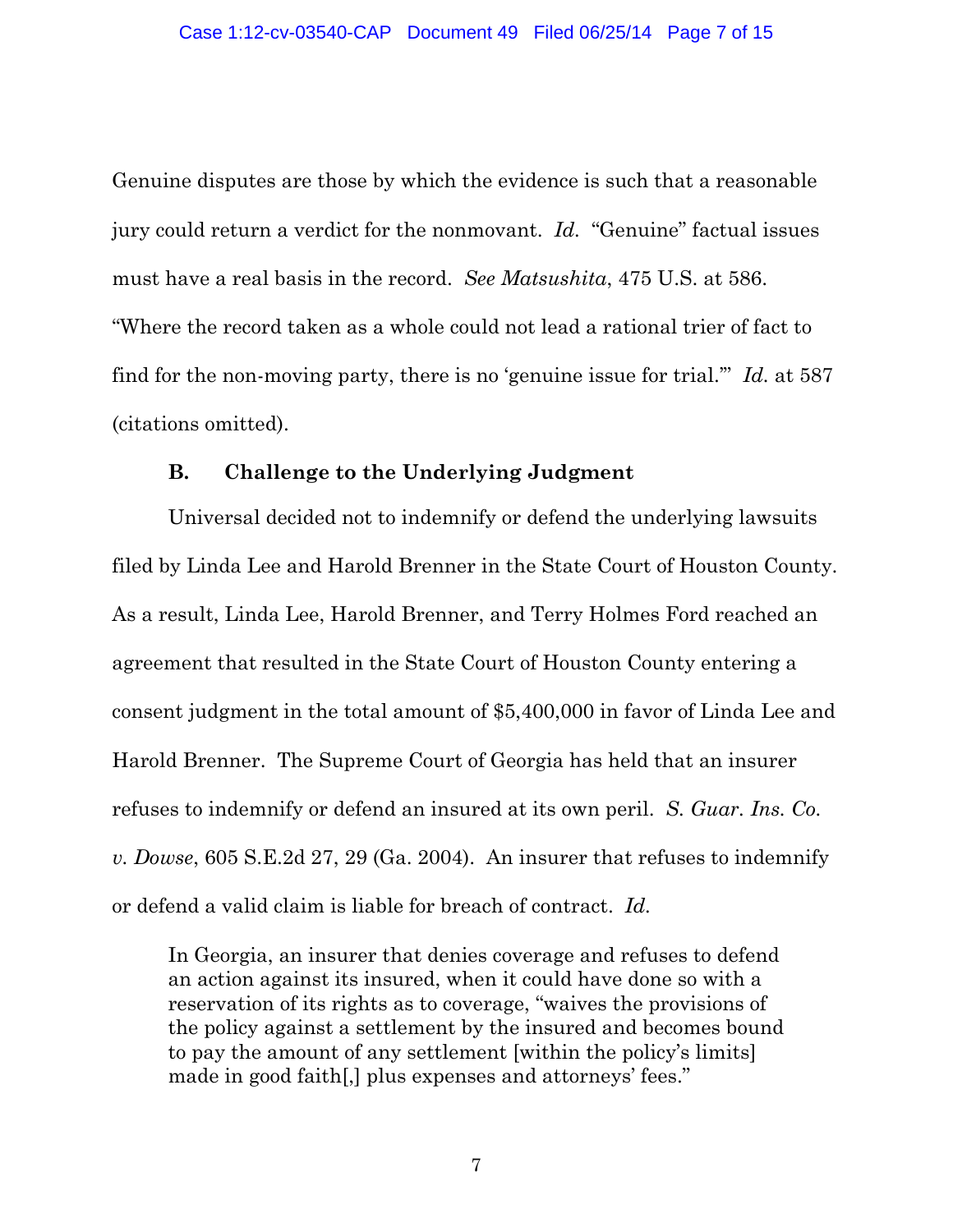*Id.* (citation omitted). Under Georgia law, Universal may challenge the underlying consent judgment only by establishing that it was not made in good faith. However, Universal waived this right. Rule 8(c)(1) identifies fraud as an affirmative defense. Universal did not assert collusion, or any other form of fraud, as a defense to this action. Rather, Universal argued that the underlying judgment should be set aside on the basis of collusion for the first time in its motion for summary judgment. Universal's attempt to raise the affirmative defense of fraud is procedurally improper. The court concludes that Universal has waived the right to challenge the underlying judgment on the basis that it was not made in good faith.

#### **C. Coverage Pursuant to the Insurance Policy**

 The issue before the court is whether the insurance policy between Universal and the insured provides coverage for the final judgments held by the plaintiffs, Linda Lee and Harold Brenner. The parties dispute whether the occurrence for purposes of the insurance policy was the date of the negligent repair or the date that the negligent repair ultimately caused the automobile crash. The date of the occurrence is significant to the coverage determination because the insurance policy was terminated on June 1, 2007, prior to the date of the automobile crash on December 11, 2008, but after the date of the negligent repair on June 1, 2005.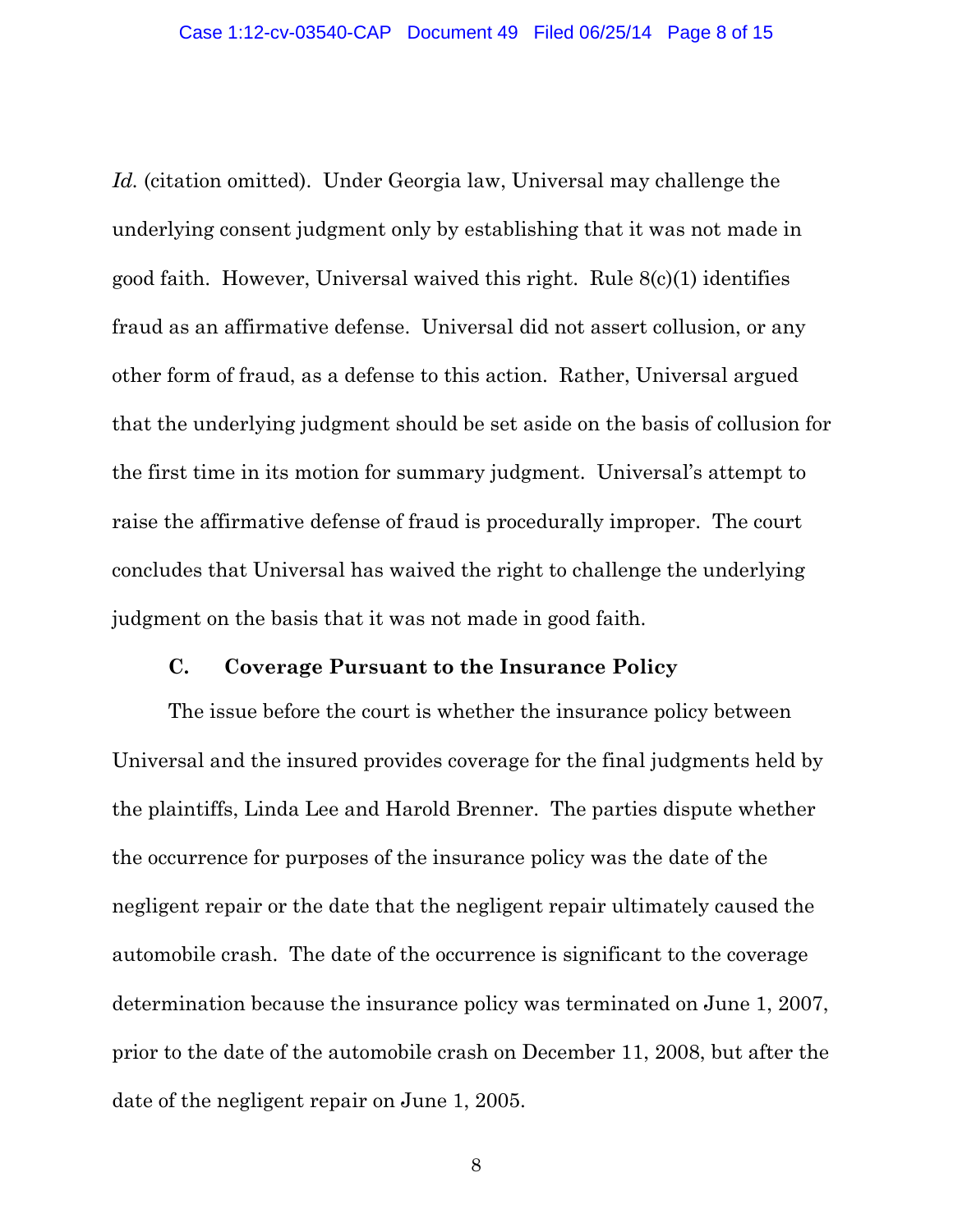# **1. Policy Language**

Two parts of the insurance policy are at issue in this case—the Garage

Unicover Part 500 and the Umbrella Coverage Part 980. In relevant part,

the portion of the insurance policy comprising the Garage Unicover Part 500

states the following:

**INSURING AGREEMENT** – WE will pay all sums the INSURED legally must pay as DAMAGES (including punitive DAMAGES where insurable by law) because of INJURY to which this insurance applies caused by an OCCURRENCE arising out of GARAGE OPERATIONS or AUTO HAZARD.2

…

 $\overline{a}$ 

WE have the right and duty to defend any SUIT asking for these DAMAGES. WE may investigate and settle any claim or SUIT

Auto hazard is defined in the insurance policy as the following:

[T]he ownership, maintenance, or use of any AUTO YOU own or which is in YOUR care, custody or control and:

(1) used for the purpose of GARAGE OPERATIONS; (2) used principally in GARAGE OPERATIONS with occasional use for other business or nonbusiness purposes; (3) furnished for the use of any person or organization.

Insurance Policy [Doc. No. 41-9 at 18].

<sup>2</sup> Garage Operations is defined in the insurance policy as "the ownership, maintenance or use of that portion of any premises where YOU conduct YOUR AUTO business and all other operations necessary or incidental thereto." Insurance Policy [Doc. No. 41-9 at 19].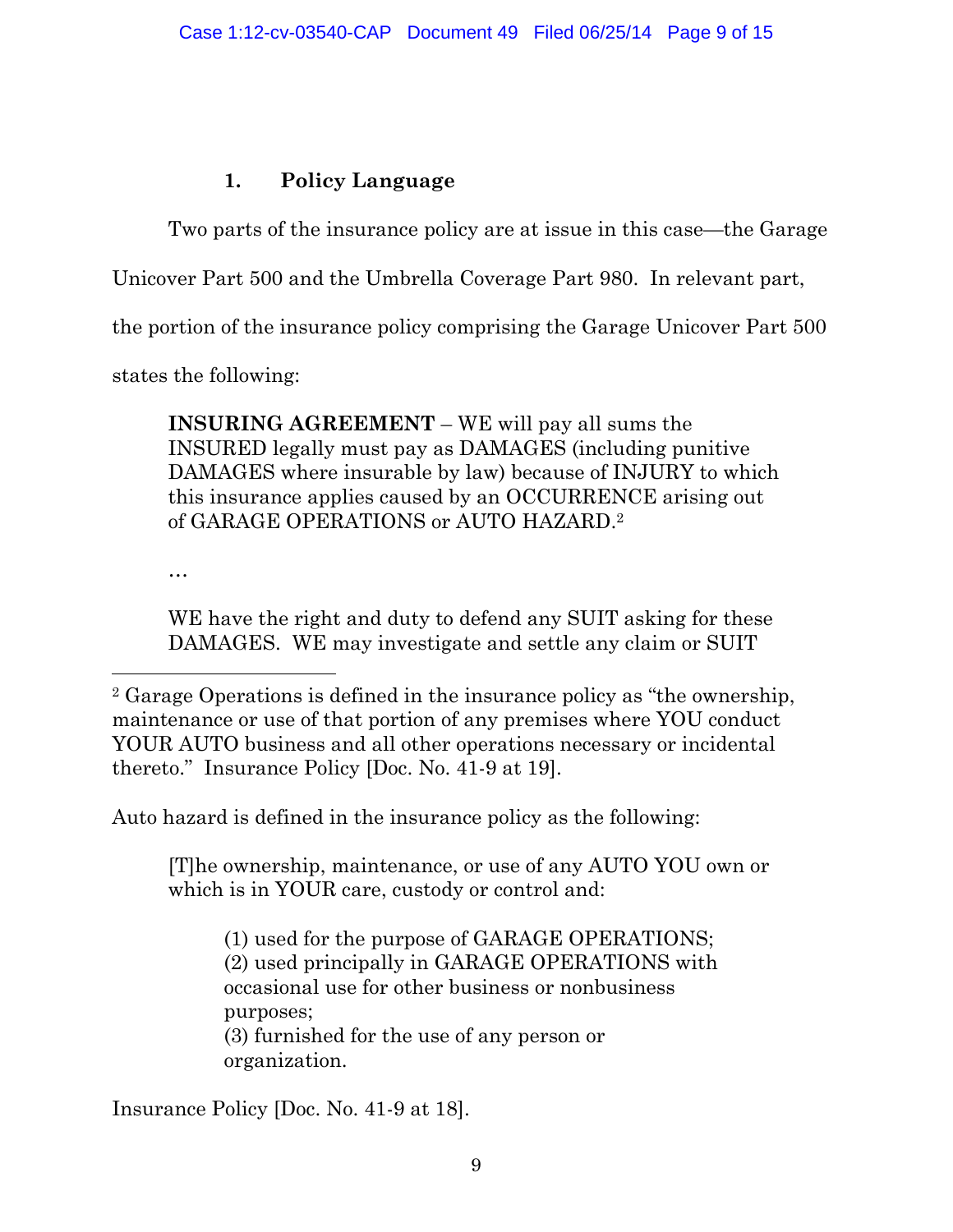WE consider appropriate. OUR payment of the limit shown in the declaration ends OUR duty to defend.

Insurance Policy [Doc. No. 41-9 at 18]. The insurance policy defines an

occurrence as the following:

"OCCURRENCE", with respect to COVERED POLLUTION DAMAGES, INJURY Groups 1 and 2 means an accident, including continuous or repeated exposure to conditions, which results in such INJURY or COVERED POLLUTION DAMAGES during the Coverage Part period neither intended nor expected from the standpoint of a reasonably prudent person.

…

 $\overline{a}$ 

All INJURY or COVERED POLLUTION DAMAGES arising out of continuous or repeated exposure to substantially the same general conditions will be considered as arising out of one OCCURRENCE.

Insurance Policy [Doc. No. 41-9 at 20]. The Umbrella Coverage Part 980 of

the insurance policy provides coverage for losses in excess of the coverage

provided by other parts of the insurance policy, e.g. the Garage Unicover Part

500. In relevant part, the section of the insurance policy comprising the

Umbrella Coverage Part 980 states the following:

INSURING AGREEMENT – WE will pay for LOSS,3 subject to the terms and conditions of this Coverage Part, in excess of:

<sup>3</sup> Loss is defined in the insurance policy as "all sums the INSURED legally must pay as DAMAGES because of INJURY to which this insurance applies caused by an OCCURRENCE." Insurance Policy [Doc. No. 41-10 at 8].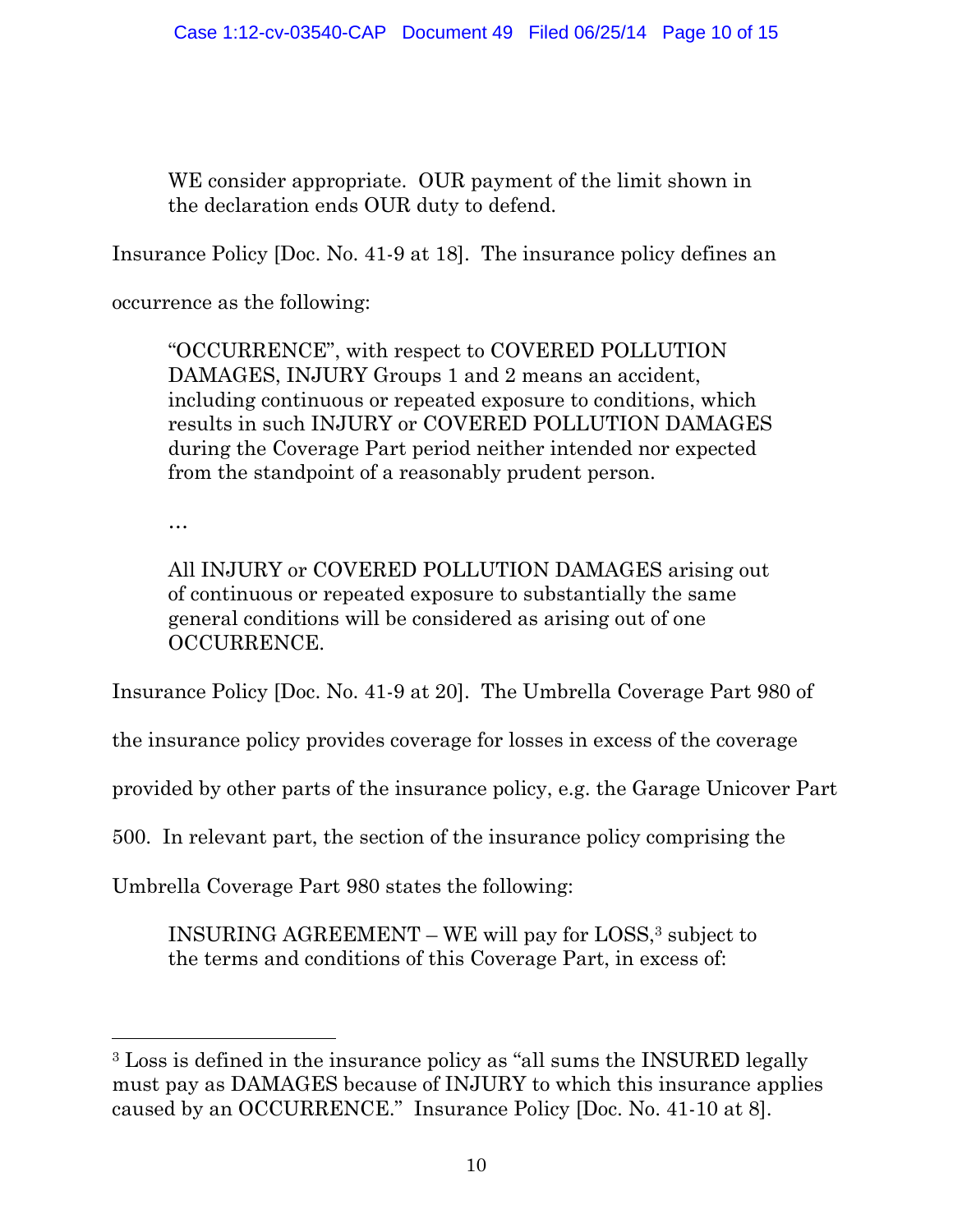(a) coverage provided in any UNDERLYING INSURANCE;

(b) coverage provided to an INSURED in any other insurance;

(c) in the absence of (a) or (b) the retention shown in the declarations.

WE have the right and duty to defend any SUIT for LOSS not covered by other insurance, but WE have no right or duty to defend SUITS for LOSS not covered by this Coverage Part. WE may investigate and settle any claim or SUIT WE consider appropriate.

Insurance Policy [Doc. No. 41-10 at 6]. The Umbrella Coverage Part 980 uses the same definition of occurrence as noted previously in this order. Insurance Policy [Doc. No. 41-10 at 8].

## **2. Application of the Policy Language**

 Under Georgia law, ordinary rules of contract construction are used to interpret contracts of insurance. *Boardman Petroleum, Inc. v. Federated Mut. Ins. Co.*, 498 S.E.2d 492, 494 (Ga. 1998). Well-known rules of contract construction include the following: "Any ambiguities in the contract are strictly construed against the insurer as drafter of the document; any exclusion from coverage sought to be invoked by the insurer is likewise strictly construed; and insurance contracts are to be read in accordance with the reasonable expectations of the insured where possible." *Id.* However, in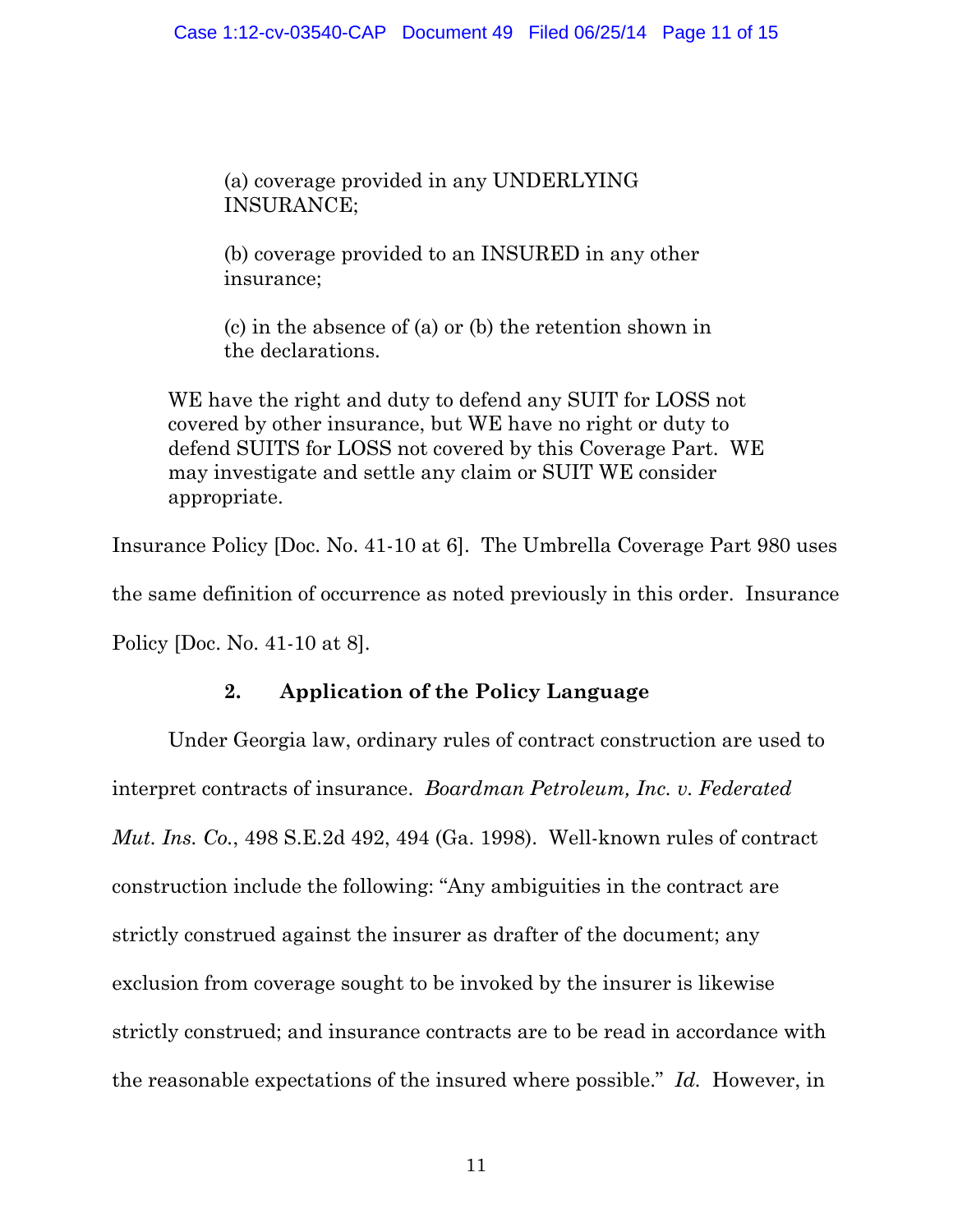situations where the terms of the insurance agreement are clear and unambiguous, "the court is to look to the contract alone to ascertain the parties' intent." *Id.*

 The language in the insurance policy that is the subject of this lawsuit is ambiguous. With respect to the definition of an occurrence, the policy does not indicate clearly what must occur during the policy period to trigger coverage. The definition can be interpreted two ways, either requiring that the accident occur during the policy period, or requiring that the injury, which results from the accident, occur during the policy period. In other words, that the negligent repair occurred during the policy period or that the automobile crash and bodily injuries occurred during the policy period. Applying the basic rule of contract construction that ambiguities are construed against the drafter, the court interprets the insurance policy as requiring only that the negligent repair occur during the policy period.

 The Georgia Supreme Court has not ruled on the specific issue that is before the court. However, in a case before the Supreme Court of Georgia on certification from the United States Court of Appeals for the Eleventh Circuit, the dissenting justice stated, "'[T]he very nature of an "occurrence" as opposed to a "claims-made" policy is to provide coverage for property damage that occurred during the policy period whenever that liability is imposed.'"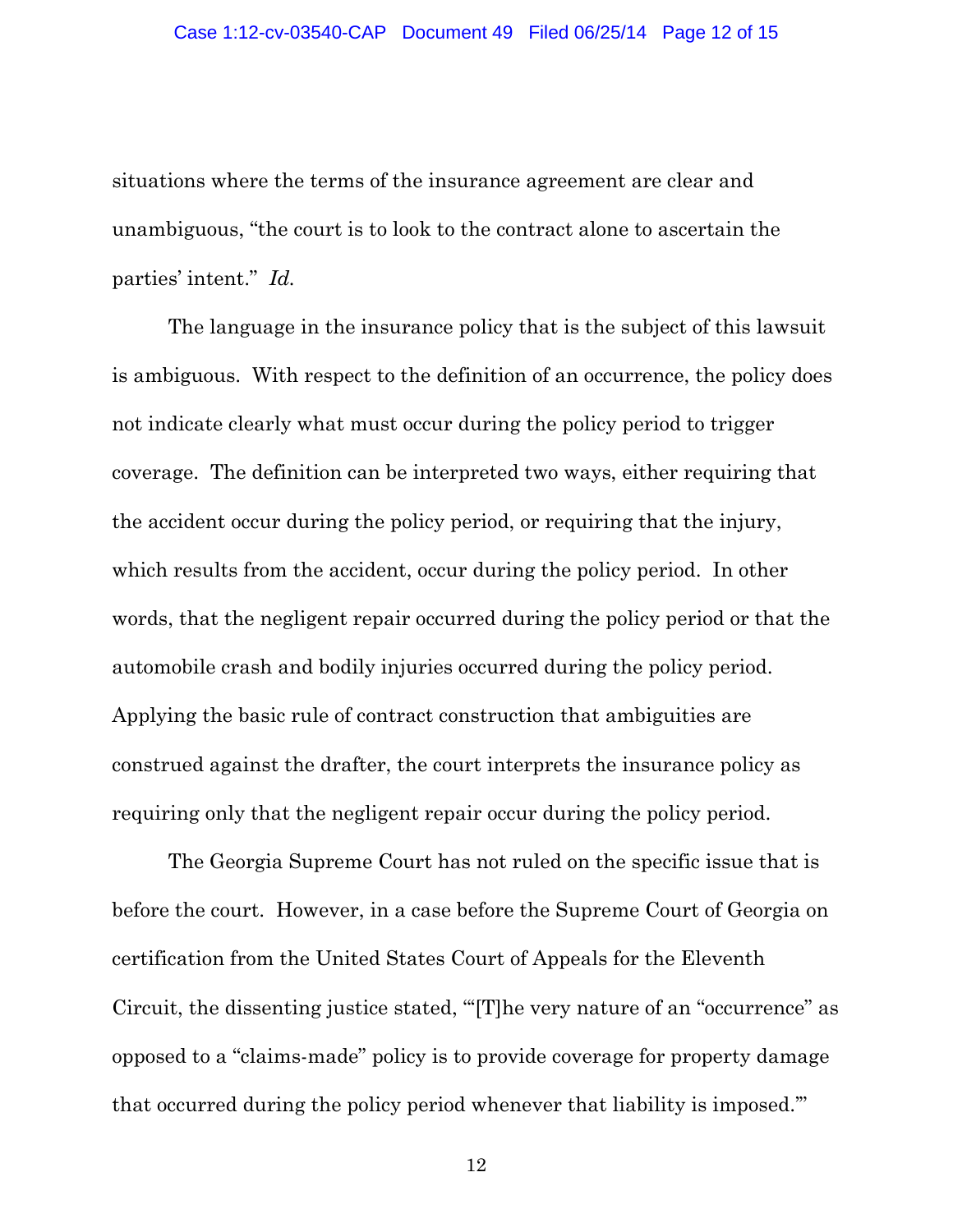*Boardman*, 498 S.E.2d at 498 (quoting *Tr. of Tufts Univ. v. Commercial Union Ins. Co.*, 616 NE.2d 68, 74 (Mass. 1993)). The United States District Court for the Northern District of Georgia, relying on *Boardman*, has held,

Absent a specific provision in the insurance contract saying that an "occurrence" requires discovery or manifestation, the Court must conclude that such a trigger does not apply. Furthermore, where a contract defines an "occurrence" as including "continuous" and repeated exposure," as in this case, the Court concludes that the appropriate trigger is a continuous one.

*Arrow Exterminators, Inc. v. Zurich American Ins. Co.*, 136 F. Supp. 2d 1340, 1349 (N.D. Ga. 2001). "With a continuous trigger, all liability policies in effect from the exposure to manifestation provide coverage and are responsible for the loss." *Id.* at 1346. The insurance policy at issue in this case does not require discovery or manifestation of the injury during the policy period.

 The court concludes that the judgments held by the plaintiffs are covered under the policy. Terry Holmes Ford, the insured in the underlying litigation that resulted in the judgments, admitted liability to the claims asserted by Linda Lee and Harold Brenner in the underlying lawsuits. The admission of liability included an admission that the dealership negligently repaired Darris Lee's Ford Expedition on June 1, 2005. The negligent repair of the vehicle is the occurrence. As a result of the negligent repair of the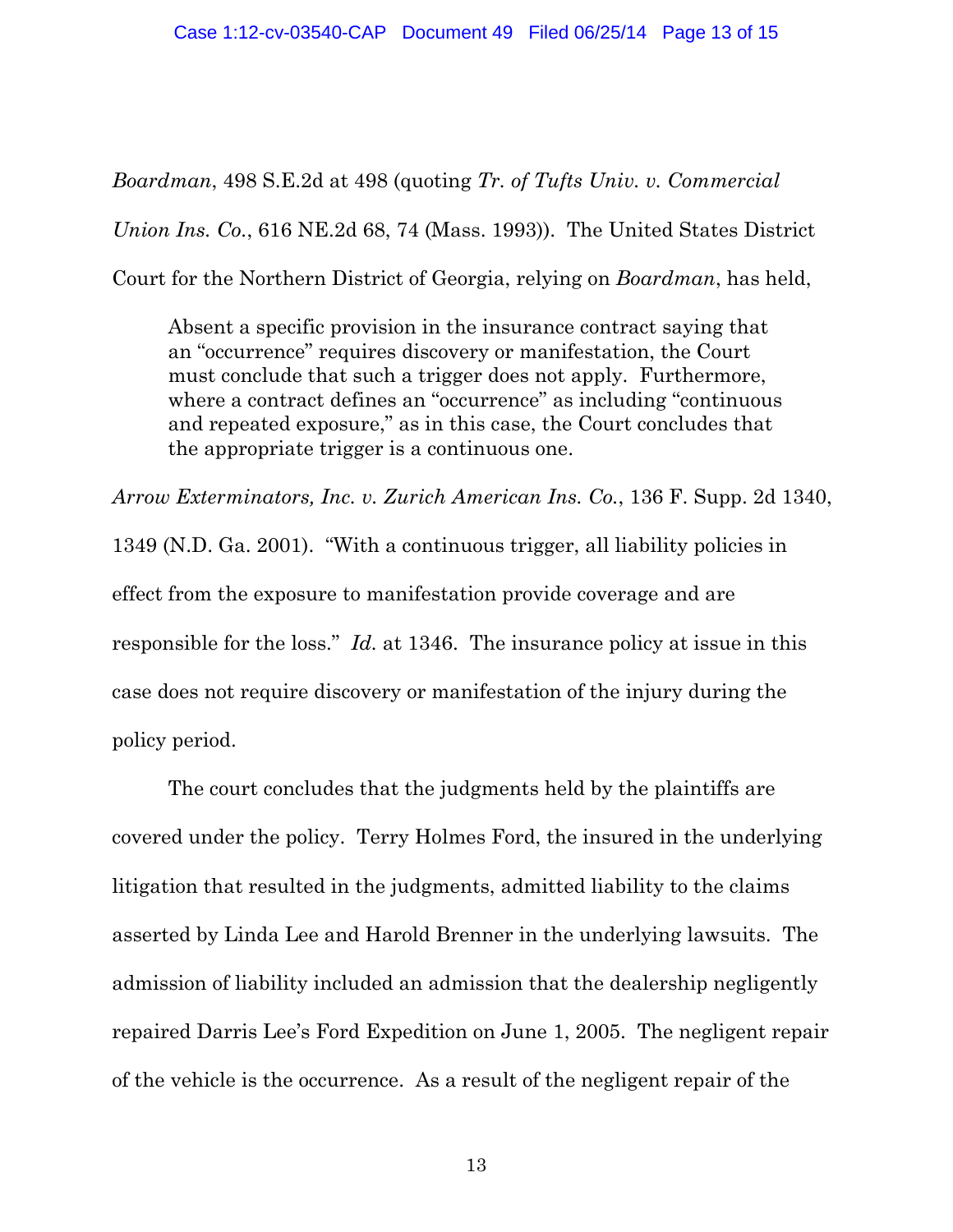vehicle, the physical condition of the vehicle continually deteriorated causing the automobile crash on December 11, 2008. Therefore, the injuries to Darris Lee and Harold Brenner arose out of continuous or repeated exposure to substantially the same general conditions—the negligent repair of the vehicle and the resulting deterioration to the vehicle. The court concludes as a matter of law that Universal is liable for breach of contract.

### **D. Attorney's Fees and Costs**

 The plaintiffs have filed the current lawsuit under an assignment of rights from the insured, Terry Holmes Ford. In support of the plaintiffs' motions for summary judgment, the parties submitted copies of the agreements not to execute and to assign the rights of the insured. The agreements assign the right to claim coverage under the policy and recover any funds. However, with respect to the recovery of attorney's fees and costs, the agreement between Linda Lee and Terry Holmes Ford states,

Notwithstanding anything contained in this Section 3 or elsewhere in this Agreement, the assignment set forth in Section 3A above excludes the right of Lee to recover attorneys' fees and costs pursuant to O.C.G.A. § 33-4-6 or any other applicable statute or law under which Holmes Automotive Group or Warner Robins Ford possess similar rights, including, but not limited to a bad faith claim against any insurer for failing to provide Holmes Automotive Group or Warner Robins Ford a defense or coverage to the claims asserted in the Lawsuit.